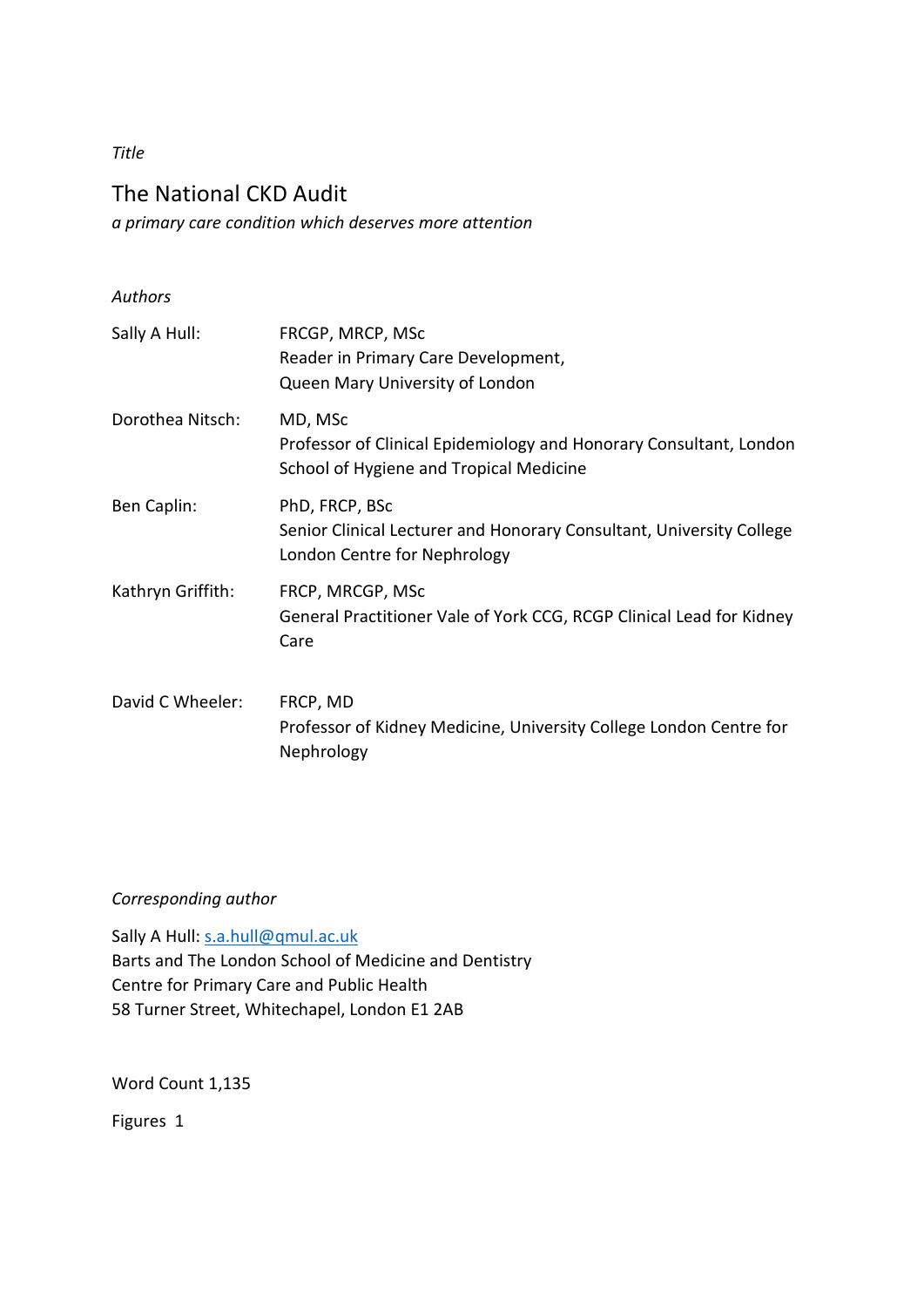#### **The National CKD Audit**

#### **Introduction**

Chronic kidney disease (CKD) is a common condition, with an estimated prevalence in the UK of around 5-7%, (1, 2) and a GP recorded prevalence in the England Quality and Outcomes Framework (QOF) in 2017 of 4.1%, ( [https://qof.digital.nhs.uk/\)](https://qof.digital.nhs.uk/), which is higher than the prevalence of coronary heart disease.

The majority of people with CKD are detected and managed in primary care rather than by kidney specialists. Early identification in primary care, particularly among populations with risk factors such as diabetes and hypertension, enables appropriate management of blood pressure, cardiovascular risk and lifestyle factors. There is evidence that progression of CKD can be delayed by such interventions, (3) and that implementation of these interventions can be improved by use of quality improvement tools in primary care.(4)

However CKD as a long term condition has not had an easy ride. Since its definition in 2002 there have been concerns about over-diagnosis, described as '*when people without symptoms are diagnosed with a disease that ultimately will not cause them symptoms or early death'*,(5) and anxieties about the disclosure of early-stage CKD to patients along with the work of reassurance and increased monitoring this might entail. (6, 7) This debate within general practice has left some practitioners uncertain about the importance of naming, coding and managing CKD in primary care.

### **The National Chronic Kidney Disease Audit**

This national audit, commissioned by the Healthcare Quality Improvement Partnership (HQIP) in 2014 as part of the National Clinical Audit and Patient Outcomes Programme, was designed to improve the identification and management of CKD in primary care. The audit included data from over 1,000 practices in England and Wales, producing the largest sample of patients with CKD globally, the dataset for analysis of hospital outcomes included over 400,000 records of patients with CKD. Alongside data extraction to examine practice performance against NICE guidance and quality standards, (8, 9) an electronic quality improvement tool was developed. This provided in-consultation prompts, and practice lists of people who might benefit from attention to blood pressure management and other key interventions for CKD.

Part one of the audit report had a focus on findings relating to CKD identification, diagnostic coding and management in primary care. (1) The audit found high rates of regular testing among people with diabetes – no doubt a result of the reminders and incentives provided by QOF – this finding was in contrast to lower testing rates for those with hypertension in spite of a similar or higher prevalence of CKD among this population. Less than 30% of those with hypertension had urinary testing for albumin to creatinine ratio (ACR), a marker for higher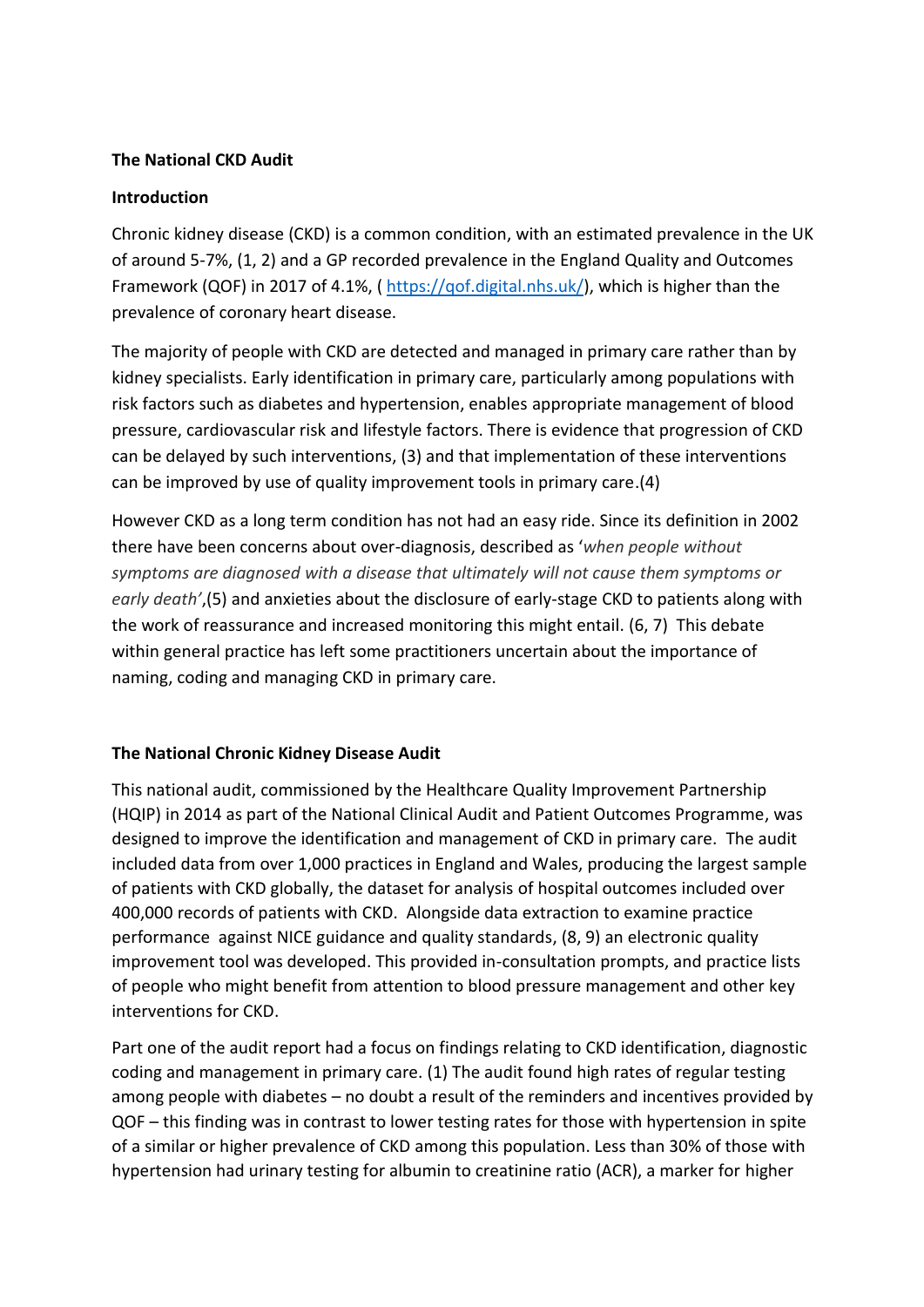risk of cardiovascular disease and more rapid CKD progression, and hence a reminder of the need for regular review and to manage blood pressure to tighter targets.

Across the ~1,000 audit practices rates of diagnostic coding for CKD showed wide variation, with a range of 20% to 100% of biochemically identifiable cases. Of some concern was the finding that younger people (those aged under 60) who had biochemical evidence of CKD had lower rates of CKD coding than those aged over 60. These younger patients, particularly those with diabetes, have perhaps the most to gain from regular CKD review, an offer of treatment with statin and control of blood pressure.

The second part of the audit, published in December 2017, looked at the outcomes of people with CKD, including emergency hospital admission, rates of acute kidney injury at hospital admission (AKI) and death.(10)

The rates of unplanned hospital admission, for all causes, increase sharply with a progressive fall in eGFR value such that patients with stage 4 CKD have around twice the unplanned hospital admission rate of those with stage 3 CKD. By using the linked data from primary and secondary care records the audit was also able to show that emergency hospital admission is more likely among people with biochemical evidence of CKD when this has not been previously coded in primary care. The magnitude of this difference in admission rates between coded and un-coded patients increases as kidney function declines, with twice the admission rates between coded and un-coded cases as the eGFR declines below 35ml/min. (see Figure 1)

Admission rates for acute kidney injury (AKI) showed a fourfold rise as CKD status declines from stage 3 to stage 4. Similar evidence was found to suggest that CKD coding is associated with lower rates of admission. Mortality rates showed a broadly similar pattern.

These observations of associations between CKD coding and unplanned hospital admissions is intriguing and important. For the present it needs treating with some caution, as the NCKD database did not include data on all primary care coded co-morbidities, and some important attributes which contribute to morbidity such as patient frailty, are currently not well captured by coded data. Further studies using a range of primary care and hospital linked data are needed to address these questions, and establish whether there is a causal link between improving rates of diagnostic coding and adverse events including emergency admission and death.

### **Implications for Practice**

The audit recommendations include a call to general practice to identify and test patients at risk, and where there is evidence of CKD stages 3-5 to improve the coding and regular review of these patients. There is good evidence, both from the national audit and from other studies, that coding is associated with improvements in the process of care. The benefits include managing blood pressure to target, the prescription of statins for primary prevention of cardiovascular disease, monitoring urinary proteinuria and provision of flu and pneumococcal immunisation.(11, 12) Disease coding in primary care is a proxy for increased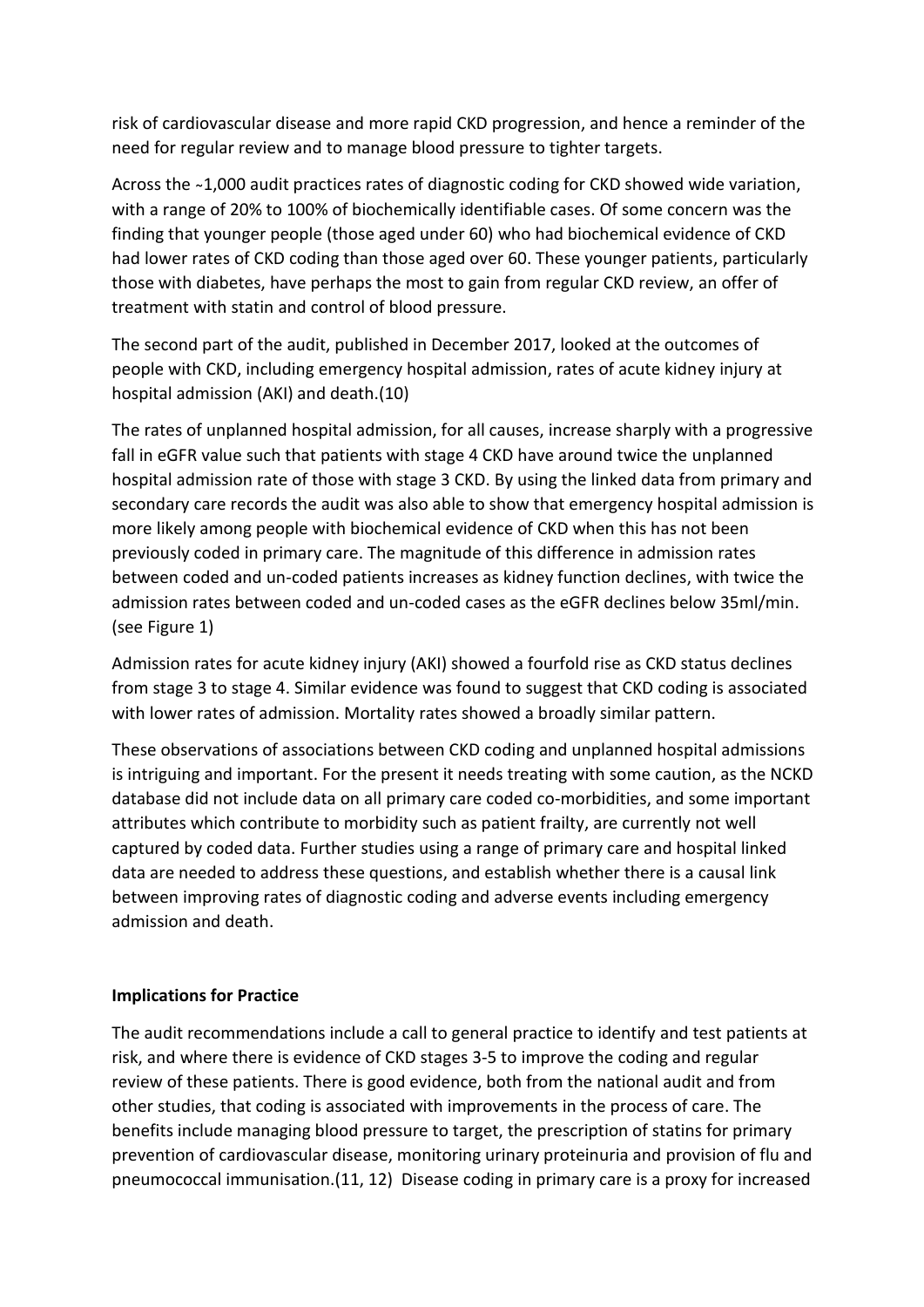clinical scrutiny and informed clinical decision making with these patients, who often have a range of other co-morbidities which increase their vulnerability to AKI and their likelihood of unplanned hospital admission. Although the national audit did not include data on medications which are potentially harmful to the kidneys such as non-steroidal antiinflammatory medications (NSAID) there are important links between coding for CKD and safe prescribing. Some, but not all, GP computer systems link prescribing alerts to coded diagnoses – hence the benefits of these safety alerts are not available to un-coded patients.

# **Achieving Change**

The national CKD audit highlights the wide variation between practices in their rates of CKD coding and the clinical management associated with best delivery of primary care. Many practices already use audit tools to monitor and improve their performance, others may need additional support or incentives to compare their performance with others and raise their game. Clinical commissioning groups and local health boards have an important role in providing the tools and resources to support this activity, which will provide direct benefits for patient care and are likely to result in decreased rates of hospital admission for this vulnerable group of patients.